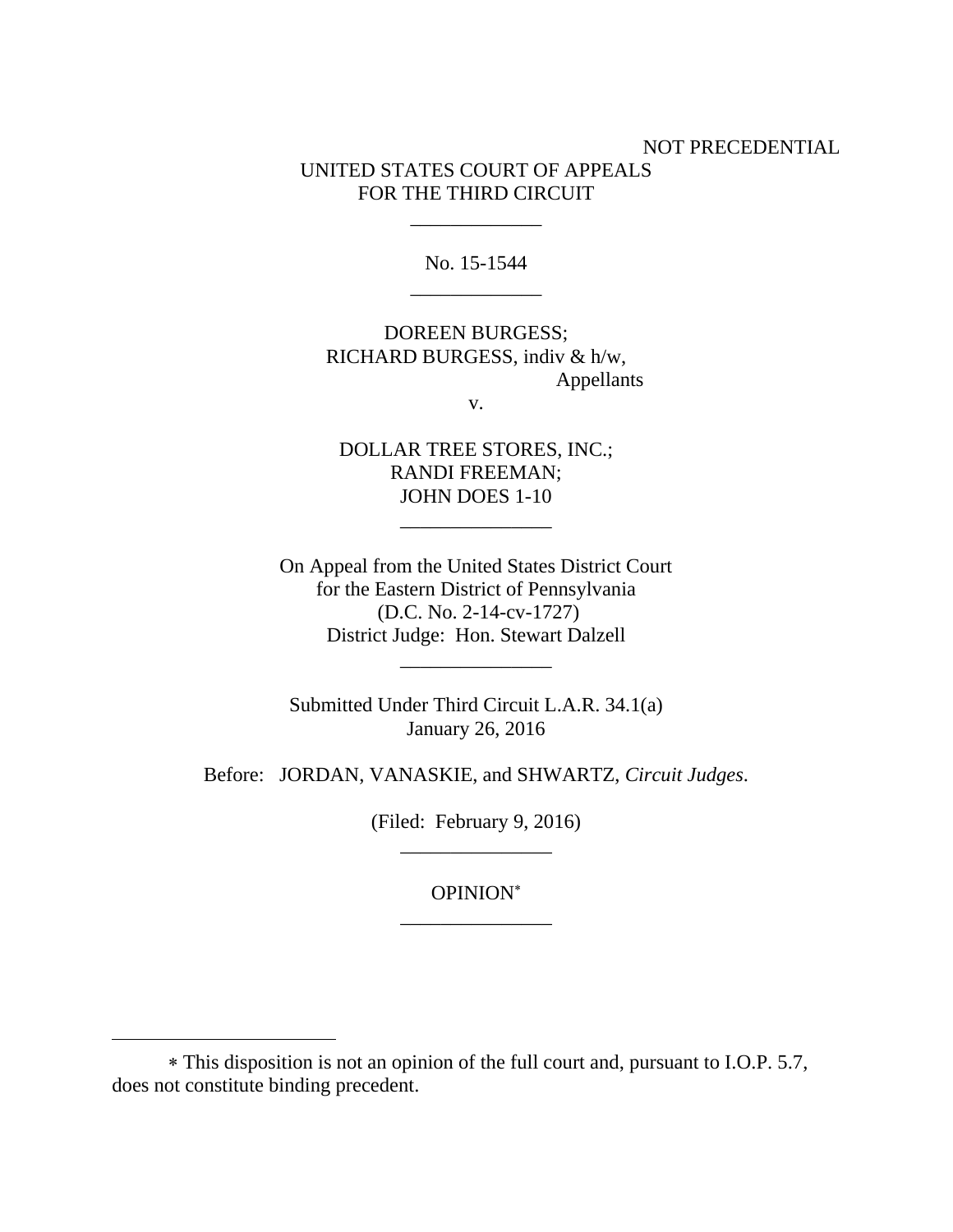### JORDAN, *Circuit Judge*.

 Doreen Burgess appeals an order of the United States District Court for the Eastern District of Pennsylvania dismissing her claims of unlawful employment discrimination. We will affirm.

#### **I. Background**<sup>1</sup>

Doreen Burgess was hired by Dollar Tree Stores, Inc. ("Dollar Tree") in December of 2010 and was promoted to the position of assistant manager soon thereafter. In January 2012, the store brought in Randi Freeman as Burgess's new supervisor. Burgess argues that Freeman engaged in sexual harassment and religious discrimination from January 2012 until her termination a month later. Specifically, Burgess alleges that Freeman refused to sell "testimonial gum"<sup>2</sup> in the store (App. at 62a), and told Burgess that, if Burgess wore her necklace with a cross pendant to work again, Freeman would "rip it off" her neck (*id.* at 63a). Freeman also allegedly touched Burgess's hair, told her it was soft, and asked if she would ever "go to the other side," (which she took as a sexual advance) (*id*. at 62a), and she told Burgess that she wanted to transfer her so that she did not become "like another Cathy," an employee who Freeman allegedly did not like (*id*. at 63a). Freeman also fired a friend of Burgess's, which Burgess understood as indirect retaliation against her. Burgess believed that other employees had called the

<sup>&</sup>lt;u>1</u>  $<sup>1</sup>$  Because this case was dismissed for failure to state a claim, we accept the facts</sup> recited in the operative complaint as true, for purposes of appeal. *Kaymark v. Bank of Am., N.A.*, 783 F.3d 168, 174 (3d Cir. 2015).

<sup>&</sup>lt;sup>2</sup> From Burgess's description, this is apparently gum bearing a religious message.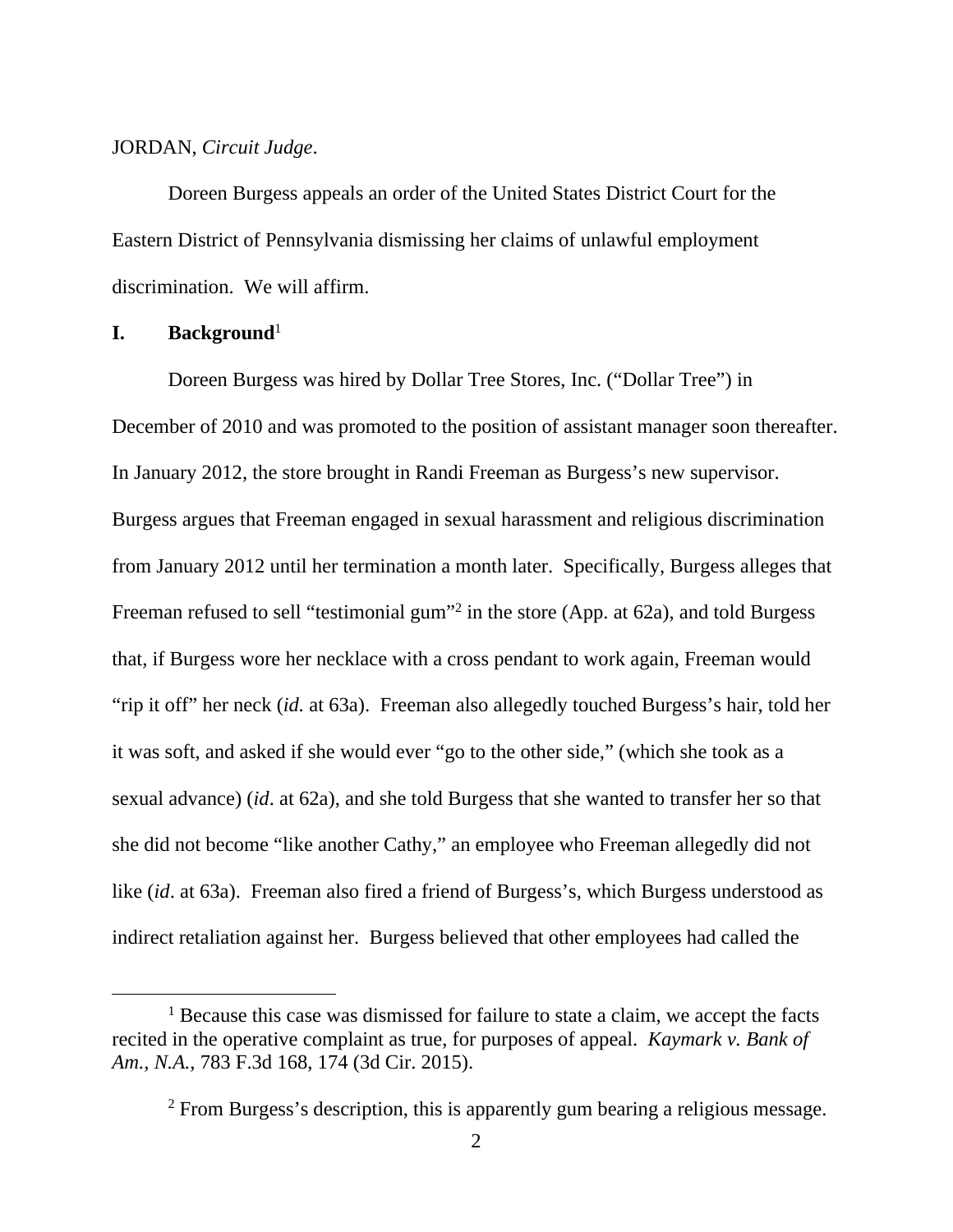corporate hotline to complain about Freeman's behavior. Finally, Burgess alleges that Freeman "set [her] up" to get fired by telling her to show up for work at a time she had not been scheduled to work.3 (*Id.* at 65a.)

 In March 2014, Burgess filed this suit in the Court of Common Pleas of Philadelphia County. Dollar Tree removed the case to the District Court on the basis of federal question jurisdiction under 28 U.S.C. § 1331. Burgess's initial complaint alleged violations of 42 U.S.C. §§ 2000e *et seq*. ("Title VII") for religious and sexual orientation discrimination and retaliation, analogous violations of the Pennsylvania Human Relations Act ("PHRA"), and loss of consortium. Dollar Tree moved to dismiss all but the retaliation claim under Federal Rule of Civil Procedure 12(b)(6), at which time Burgess filed an amended complaint. Dollar Tree again moved to dismiss the Title VII and PHRA discrimination claims<sup>4</sup> as well as the loss of consortium claim. The District Court granted that motion. Burgess moved for reconsideration of the District Court's dismissal and its denial of Burgess's request to amend the complaint a second time. The District Court rejected both motions. In January of 2015, Dollar Tree moved for summary judgment on the remaining retaliation claim. That motion was granted, concluding the case in the District Court.

This timely appeal followed.

 $\overline{\phantom{a}}$  3 <sup>3</sup> While Burgess pled several other facts regarding alleged retaliation, those facts bear only on her retaliation claim, which was dismissed on summary judgment and waived on appeal.

<sup>&</sup>lt;sup>4</sup> In the same motion, Dollar Tree moved to dismiss both the Title VII discrimination and retaliation claims against the individual defendants on grounds that the statute does not provide for individual liability.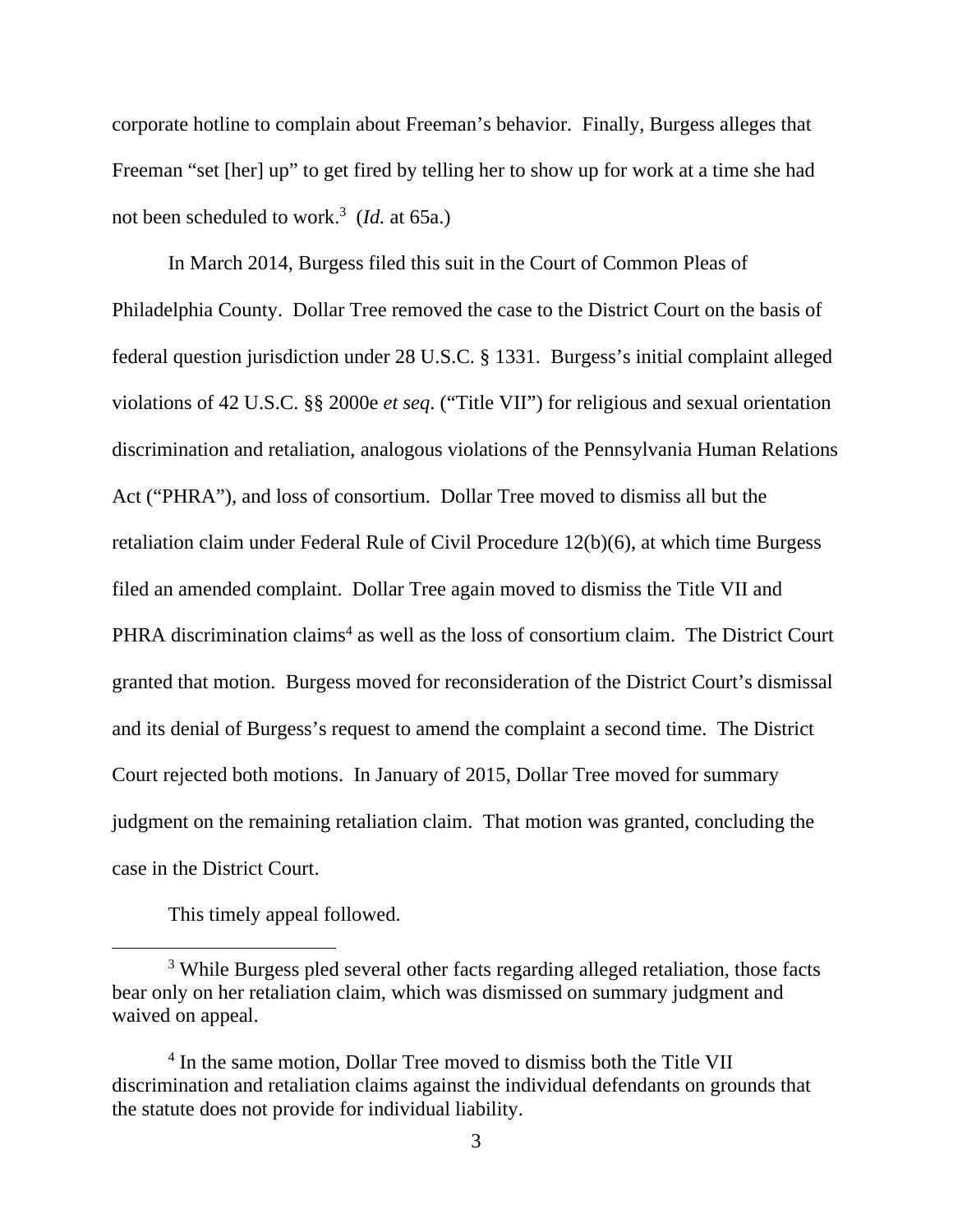## **II. Discussion**<sup>5</sup>

Although Burgess brought numerous claims in the District Court, her appeal addresses only a single contention – that the District Court erred in dismissing her hostile work environment claim against Dollar Tree under Title VII and the PHRA.<sup>6</sup> Our review of the order of dismissal is plenary. *Kaymark v. Bank of Am., N.A.*, 783 F.3d 168, 174 (3d Cir. 2015). In evaluating a motion to dismiss, we consider only the complaint, accepting factual allegations as true and drawing all reasonable inferences in favor of the plaintiff. *Id.* "[W]e are not compelled to accept unsupported conclusions and unwarranted inferences, or a legal conclusion couched as a factual allegation." *Morrow v. Balaski*, 719 F.3d 160, 165 (3d Cir. 2013) (en banc) (internal quotation marks omitted). "To survive a motion to dismiss, a complaint must contain sufficient factual allegations, taken as true, to 'state a claim to relief that is plausible on its face.'" *Fleisher v. Standard* 

 $\frac{1}{5}$ <sup>5</sup> The District Court had original jurisdiction over the federal claims in this case under 28 U.S.C. § 1331 and supplemental jurisdiction over the state law claims under 28 U.S.C. § 1367. We have jurisdiction pursuant to 28 U.S.C. § 1291.

<sup>6</sup> Burgess's appeal, at least facially, could also be understood to contest the district court's summary judgment decision, its dismissal of the claims against Randi Freeman and the other individual defendants, its dismissal of her religious discrimination claim, and its denial of her motion to amend her complaint a second time. But Burgess has forgone all of those claims. Her argument against summary judgment was explicitly waived, and she forfeited any argument as to the dismissal of claims against individual defendants, the dismissal of her religious discrimination claim, or denial of the motion to amend by failing to raise such arguments in her opening brief. *In re Fosamax (Alendronate Sodium) Products Liab. Litig. (No. II)*, 751 F.3d 150, 157 (3d Cir. 2014) ("We have consistently held that an issue is waived unless a party raises it in its opening brief, and for those purposes a passing reference to an issue ... will not suffice to bring that issue before this court.") (internal quotation marks omitted).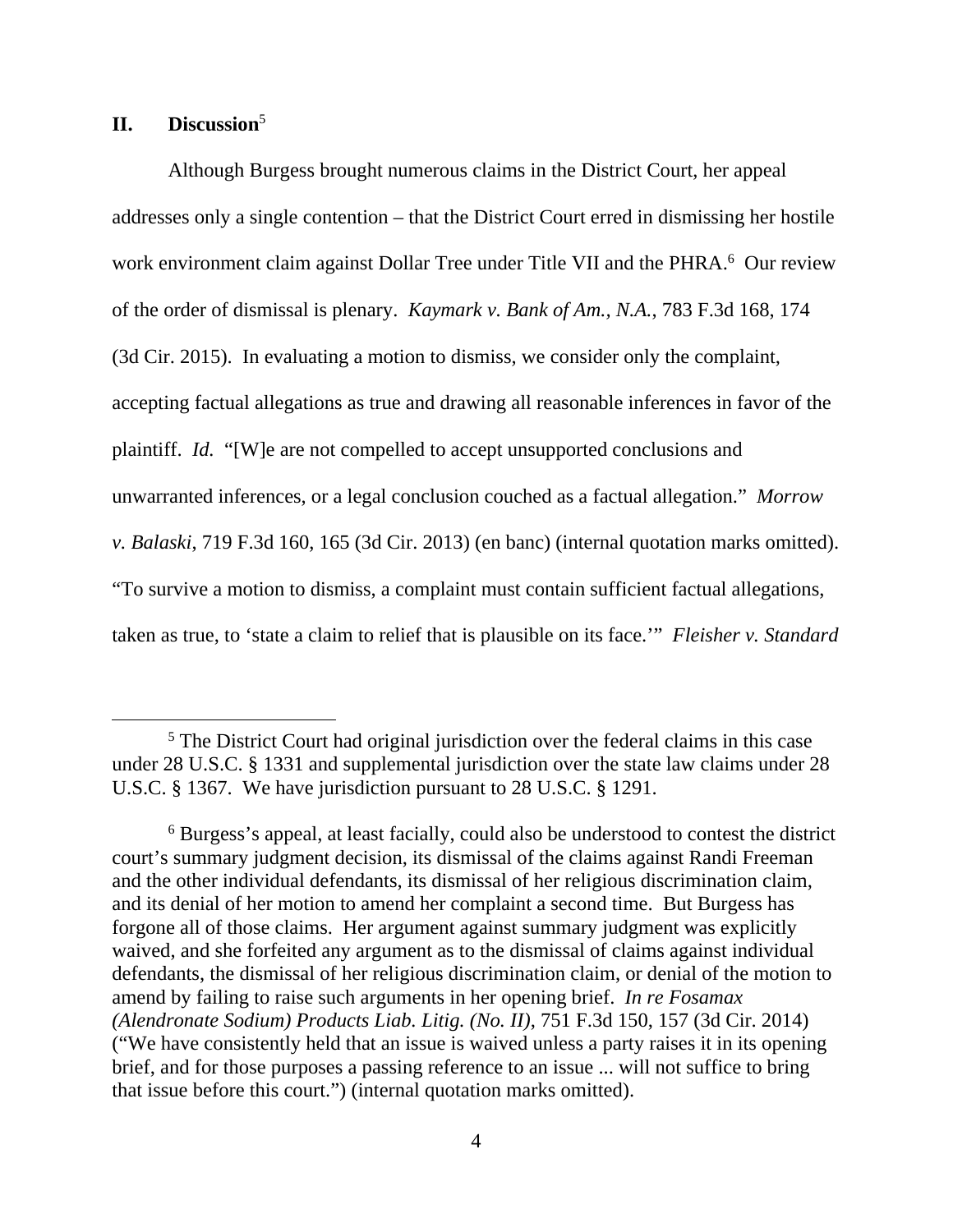*Ins. Co.*, 679 F.3d 116, 120 (3d Cir. 2012) (quoting *Bell Atl. Corp. v. Twombly*, 550 U.S. 544, 570 (2007)).

To establish a *prima facie* hostile work environment claim under Title VII and the PHRA,<sup>7</sup> Burgess must show "(1) the employee suffered intentional discrimination because of their sex; (2) the discrimination was pervasive and regular; (3) the discrimination detrimentally affected the plaintiff; (4) the discrimination would detrimentally affect a reasonable person of the same sex in that position; and (5) the existence of *respondeat superior* liability." *Huston v. Procter & Gamble Paper Prods. Corp.*, 568 F.3d 100, 104 (3d Cir. 2009) (internal citations and quotation marks omitted). An unpleasant work environment is not a good thing, but it is not necessarily actionable, either. Title VII is violated only "[w]hen the workplace is permeated with discriminatory intimidation, ridicule, and insult … that is sufficiently severe or pervasive to … create an abusive working environment." *Harris v. Forklift Sys., Inc.*, 510 U.S. 17, 21 (1993) (internal citations and quotation marks omitted).

 The Supreme Court has instructed lower courts "to determine whether an environment is sufficiently hostile or abusive by looking at all the circumstances, including the frequency of the discriminatory conduct; its severity; whether it is physically threatening or humiliating, or a mere offensive utterance; and whether it unreasonably interferes with an employee's work performance." *Faragher v. City of* 

 $\frac{1}{7}$  Because the protections of the PHRA replicate those of Title VII, we consider these claims together. *See Weston v. Pennsylvania*, 251 F.3d 420, 425 n.3 (3d Cir. 2001), *overruled in part on other grounds by Burlington N. & Santa Fe Ry. Co. v. White*, 548 U.S. 53 (2006) ("The proper analysis under Title VII and the [PHRA] is identical, as Pennsylvania courts have construed the protections of the two acts interchangeably.").